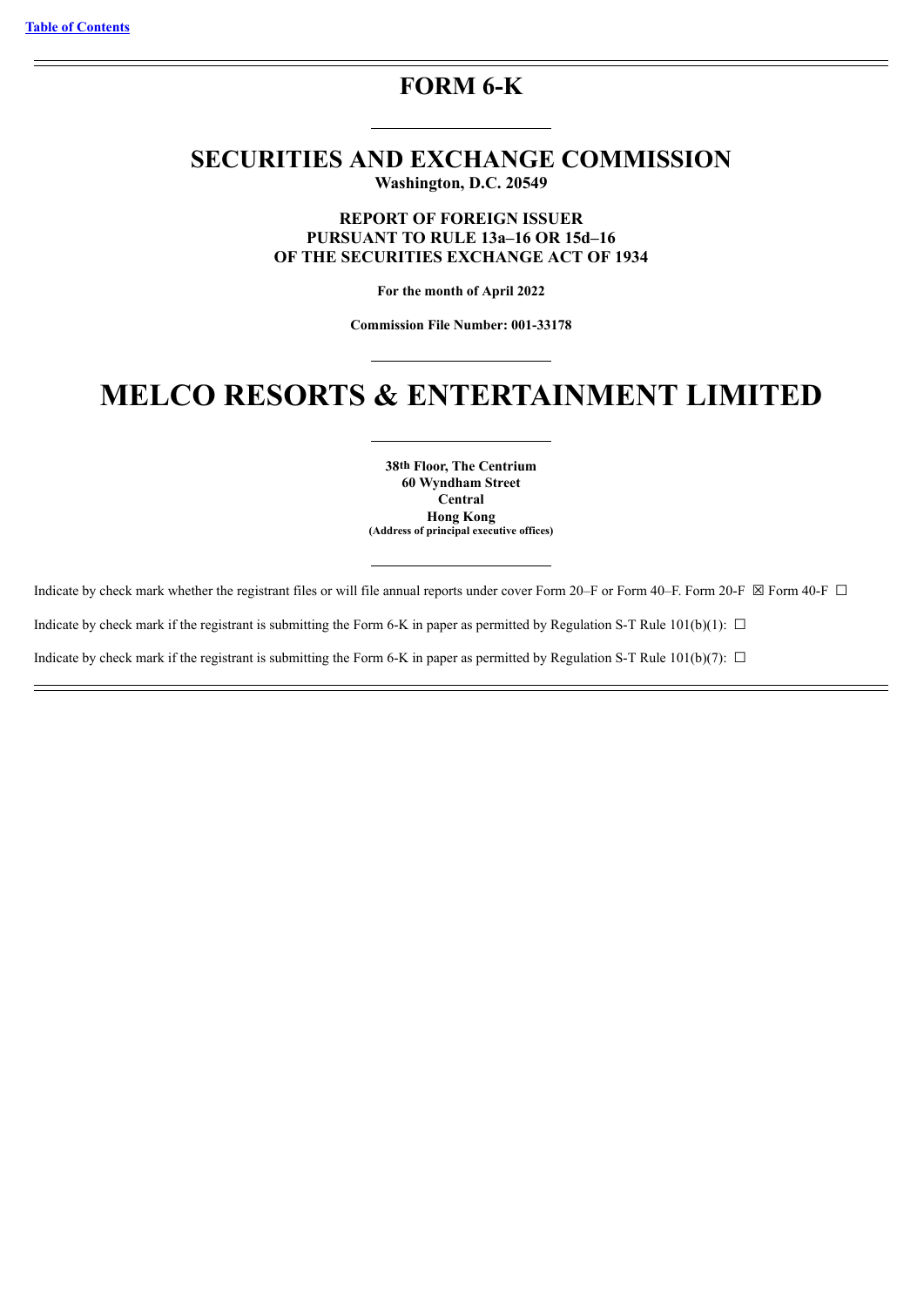**Table of [Contents](#page-1-0)**

L.

## **MELCO RESORTS & ENTERTAINMENT LIMITED Form 6–K TABLE OF CONTENTS**

<span id="page-1-0"></span>**[Signature](#page-3-0)** 4 and 4 and 4 and 4 and 4 and 4 and 4 and 4 and 4 and 4 and 4 and 4 and 4 and 4 and 4 and 4 and 4 and 4 and 4 and 4 and 4 and 4 and 4 and 4 and 4 and 4 and 4 and 4 and 4 and 4 and 4 and 4 and 4 and 4 and 4 and

[Exhibit](#page-5-0) 99.1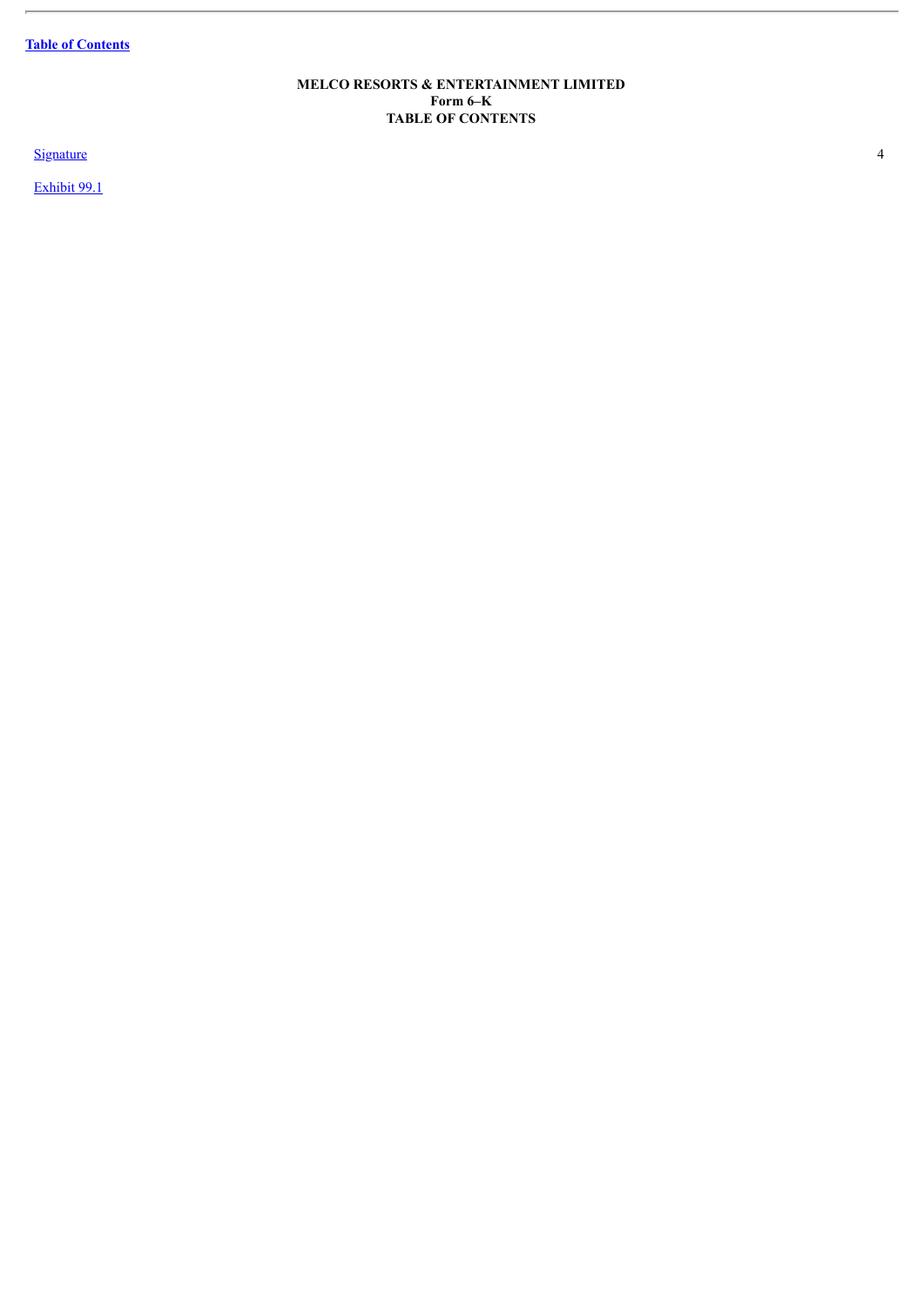#### **Explanatory Note**

Melco Resorts & Entertainment Limited's parent company, Melco International Development Limited, a company whose shares are listed on The Stock Exchange of Hong Kong Limited, issued an announcement entitled "Connected Transaction – Grant of Restricted Shares to a Connected Person by a Listed Subsidiary – Melco Resorts & Entertainment Limited" dated April 7, 2022, a copy of which is appended to this Form 6-K.

### **Safe Harbor Statement**

This report contains forward-looking statements. These statements are made under the "safe harbor" provisions of the U.S. Private Securities Litigation Reform Act of 1995. Melco Resorts & Entertainment Limited (the "Company") may also make forward-looking statements in its periodic reports to the U.S. Securities and Exchange Commission (the "SEC"), in its annual report to shareholders, in press releases and other written materials and in oral statements made by its officers, directors or employees to third parties. Statements that are not historical facts, including statements about the Company's beliefs and expectations, are forward-looking statements. Forward-looking statements involve inherent risks and uncertainties, and a number of factors could cause actual results to differ materially from those contained in any forward-looking statement. These factors include, but are not limited to, (i) the global pandemic of COVID-19, caused by a novel strain of the coronavirus, and the continued impact of its consequences on our business, our industry and the global economy, (ii) growth of the gaming market and visitations in Macau, the Philippines and the Republic of Cyprus, (iii) capital and credit market volatility, (iv) local and global economic conditions, (v) our anticipated growth strategies, (vi) gaming authority and other governmental approvals and regulations, (vii) proposed amendments to the gaming law in Macau, the extension of current gaming concessions and subconcessions and tender for new gaming concessions, and (viii) our future business development, results of operations and financial condition. In some cases, forward-looking statements can be identified by words or phrases such as "may", "will", "expect", "anticipate", "target", "aim", "estimate", "intend", "plan", "believe", "potential", "continue", "is/are likely to" or other similar expressions. Further information regarding these and other risks, uncertainties or factors is included in the Company's filings with the SEC. All information provided in this report is as of the date of this report, and the Company undertakes no duty to update such information, except as required under applicable law.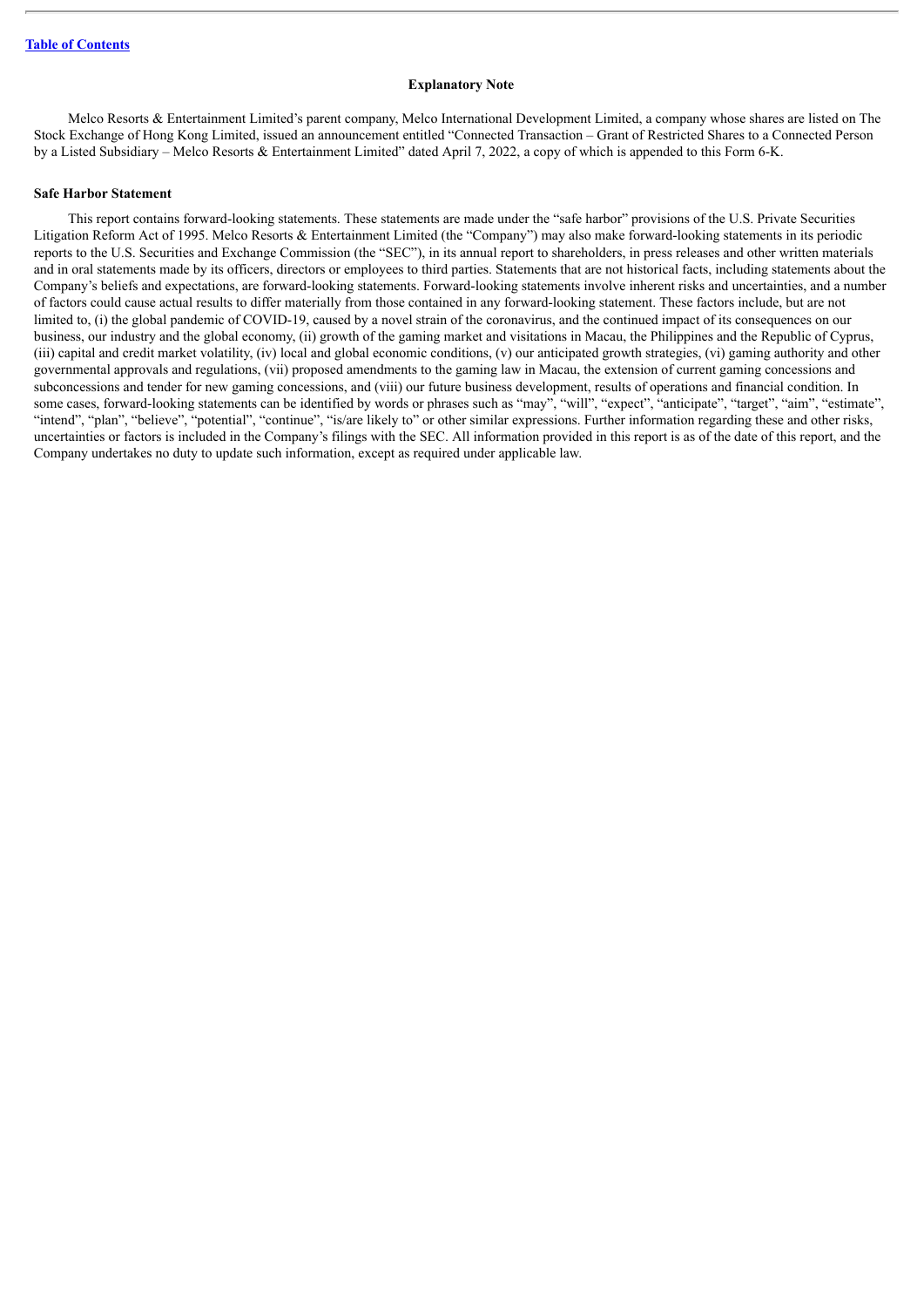# **SIGNATURE**

<span id="page-3-0"></span>Pursuant to the requirements of the Securities Exchange Act of 1934, the registrant has duly caused this report to be signed on its behalf by the undersigned, thereunto duly authorized.

# **MELCO RESORTS & ENTERTAINMENT LIMITED**

By: /s/ Stephanie Cheung

Name: Stephanie Cheung

Title: Chief Legal Officer and Company Secretary

Date: April 7, 2022

4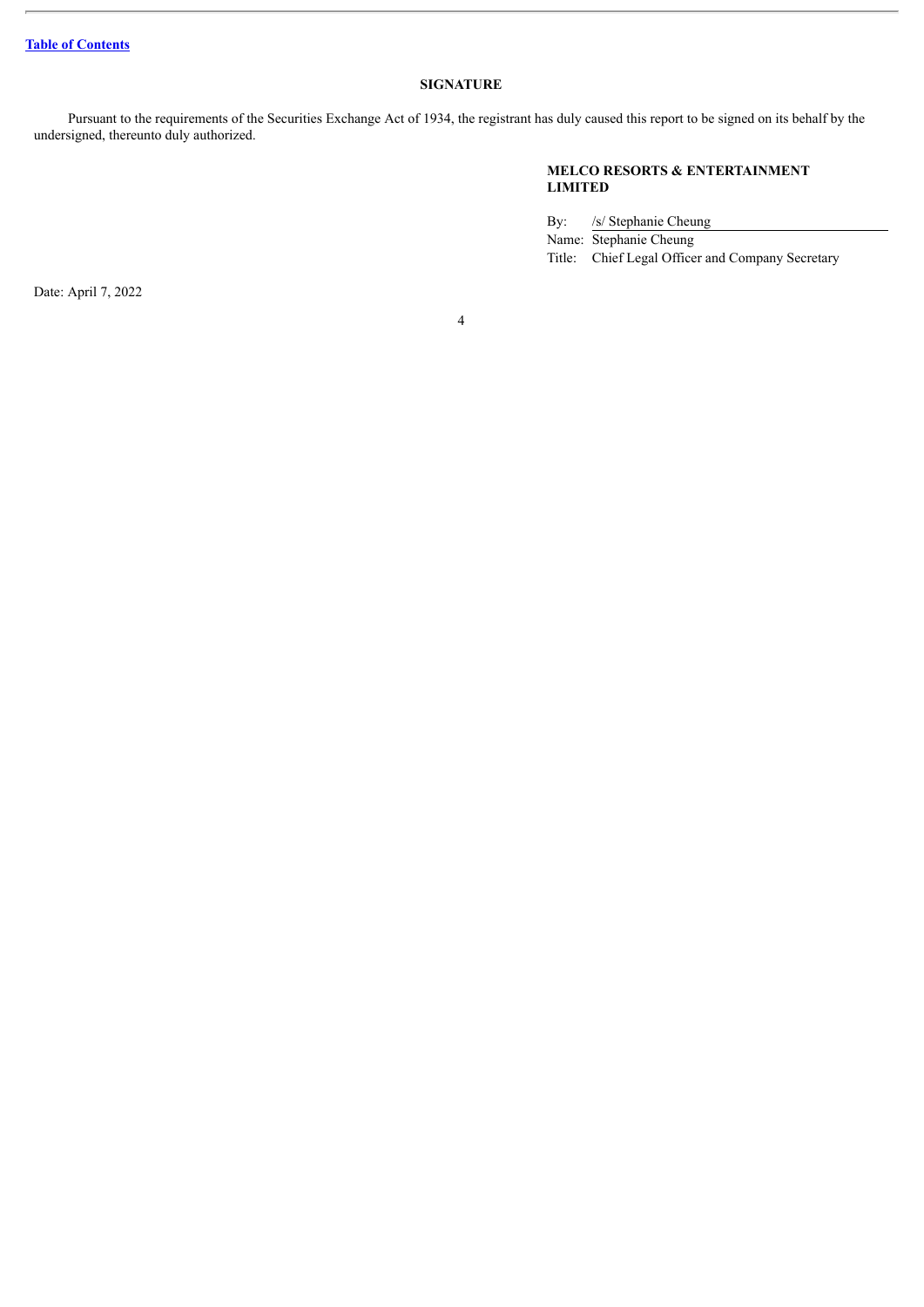# **Table of [Contents](#page-1-0)**

# **EXHIBIT INDEX**

**Exhibit No. Description** Exhibit 99.1 Melco International Development Limited Announcement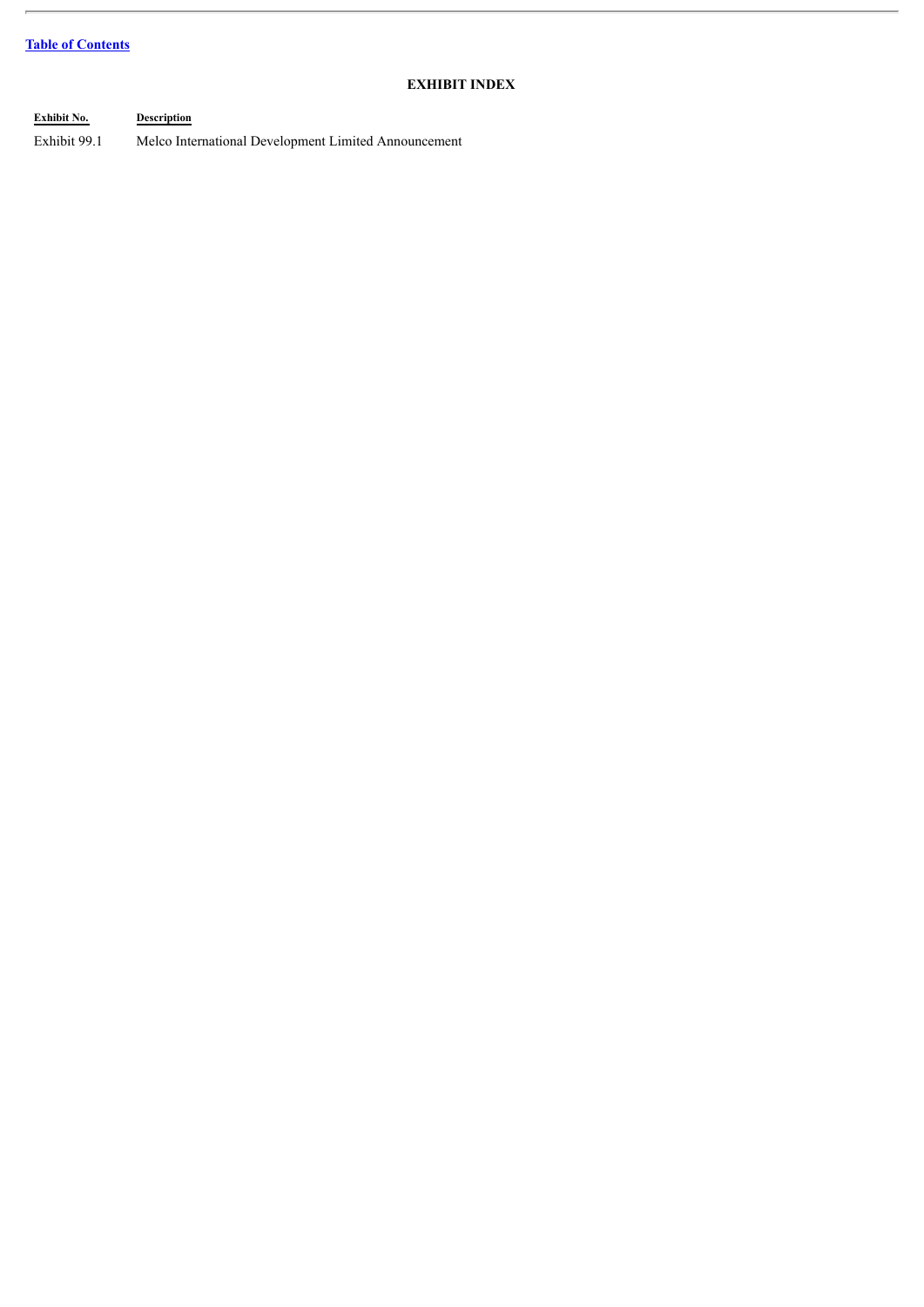<span id="page-5-0"></span>Hong Kong Exchanges and Clearing Limited and The Stock Exchange of Hong Kong Limited take no responsibility for the contents of this announcement, make no representation as to its accuracy or completeness and expressly disclaim any liability whatsoever for any loss howsoever *arising from or in reliance upon the whole or any part of the contents of this announcement.*

This announcement appears for information purposes only and does not constitute an invitation or offer to acquire, purchase or subscribe for securities.



# **Melco International Development Limited**

(Incorporated in Hong Kong with limited liability) Website: www.melco-group.com (Stock Code: 200)

## **CONNECTED TRANSACTION GRANT OF RESTRICTED SHARES TO A CONNECTED PERSON BY A LISTED SUBSIDIARY – MELCO RESORTS & ENTERTAINMENT LIMITED**

The Board announces that on 6 April 2022 (US Eastern Standard Time), Melco Resorts granted Restricted Shares in respect of 2,052,206 ADSs (equivalent to 6,156,618 Melco Resorts Shares) to Mr. Ho under the Melco Resorts Share Incentive Plan.

### **Grant of Restricted Shares to Mr. Ho by Melco Resorts**

The Board announces that on 6 April 2022 (US Eastern Standard Time), Melco Resorts granted Restricted Shares in respect of 2,052,206 ADSs (equivalent to 6,156,618 Melco Resorts Shares) to Mr. Ho under the Melco Resorts Share Incentive Plan.

Pursuant to the Melco Resorts Share Incentive Plan, the Restricted Shares, when issued and fully paid, shall rank pari passu among themselves and with those shares in issue, and will vest to Mr. Ho on the Vesting Dates. The Restricted Shares granted are not transferable and may not be sold, pledged or otherwise transferred until vested.

The Restricted Shares granted represent approximately 0.42% of Melco Resorts' issued shares as at the date of this announcement and will be vested to Mr. Ho in four tranches, as to 269,462 ADSs (equivalent to 808,386 Melco Resorts Shares) on 6 April 2022, 666,820 ADSs (equivalent to 2,000,460 Melco Resorts Shares) on 6 April 2023, 666,820 ADSs (equivalent to 2,000,460 Melco Resorts Shares) on 6 April 2024 and 449,104 ADSs (equivalent to 1,347,312 Melco Resorts Shares) on 6 April 2025, respectively.

Based on the closing price of US\$7.40 per ADS as quoted on the Nasdaq Global Select Market on 6 April 2022, the market value of the Restricted Shares granted to Mr. Ho is approximately US\$15,186,324 (equivalent to approximately HK\$118,453,327).

 $-1$  -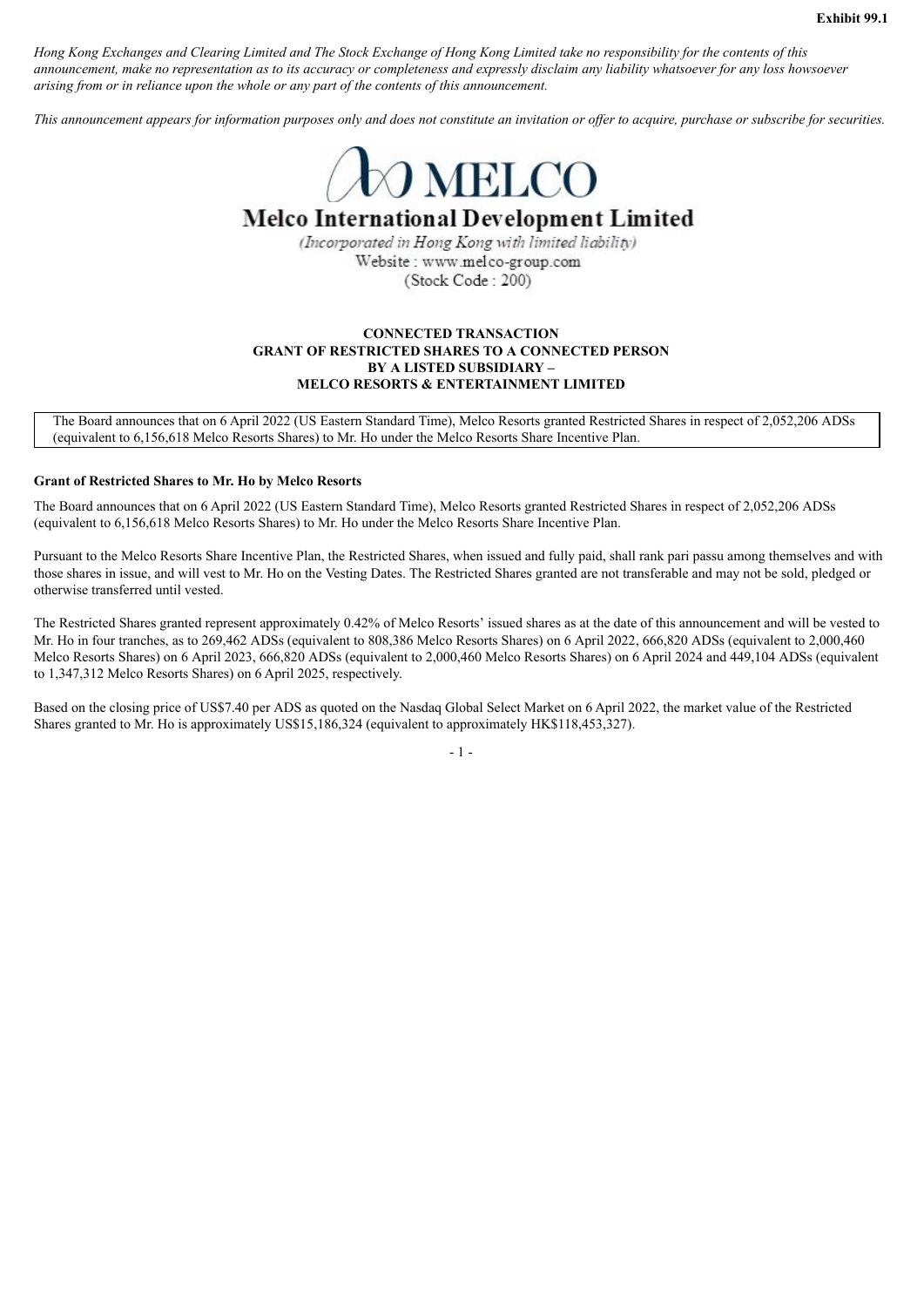The number of Restricted Shares granted to Mr. Ho is determined with reference to his duties and responsibilities as a director of a subsidiary of Melco Resorts in Macau, where the majority of the Group's business is located.

### **Reasons for and Benefits of the Grant**

The purpose of the aforesaid grant of Restricted Shares to Mr. Ho is for incentivizing and motivating him to strive for the future development of the Melco Resorts Group and its businesses.

The Directors (including the independent non-executive Directors) consider that the terms of the grant of Restricted Shares by Melco Resorts to Mr. Ho are fair and reasonable, that the grant is on normal commercial terms or better (as far as the Company is concerned) and in the ordinary and usual course of business of the Group, and that the grant is in the interests of the Company and its shareholders as a whole.

The Company confirms that Mr. Ho, who has a material interest in the aforesaid grant of Restricted Shares to him, abstained from voting at the relevant Board meeting on the resolution in relation to such grant. None of the other Directors has a material interest, or otherwise is required to abstain from voting on, the Board resolution in relation to such grant.

### **Information about Melco Resorts and the Company**

The Company, through its subsidiaries, is principally engaged in leisure, gaming and entertainment, and other investments.

Melco Resorts is a developer, owner and operator of integrated resort facilities in Asia and Europe. The ADSs of Melco Resorts are listed on the Nasdaq Global Select Market in the US. As at the date of this announcement, Melco Resorts is a subsidiary of the Company.

Melco Resorts will continue to be a subsidiary of the Company following the aforesaid grant of Restricted Shares to Mr. Ho.

For the financial year ended 31 December 2021, Melco Resorts' audited loss before taxation was approximately US\$953,579,000 (equivalent to approximately HK\$7,437,916,200) and Melco Resorts' audited loss after taxation was approximately US\$956,464,000 (equivalent to approximately HK\$7,460,419,200).

For the financial year ended 31 December 2020, Melco Resorts' audited loss before taxation was approximately US\$1,457,527,000 (equivalent to approximately HK\$11,368,710,600) and Melco Resorts' audited loss after taxation was approximately US\$1,454,614,000 (equivalent to approximately HK\$11,345,989,200).

As at 31 December 2021, Melco Resorts' audited net asset value was approximately US\$819,885,000 (equivalent to approximately HK\$6,395,103,000).

 $-2 -$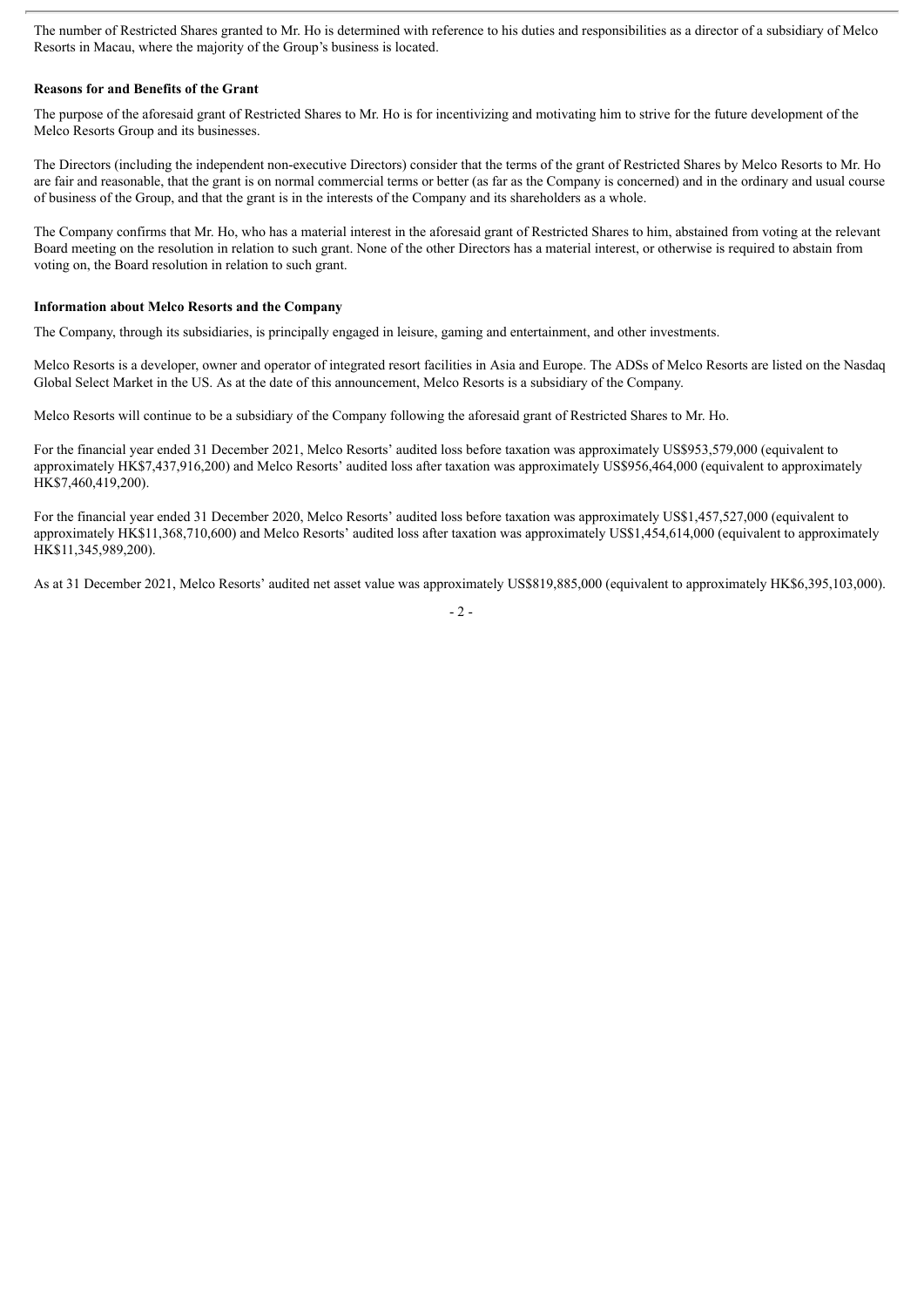The Group measures the cost of Restricted Shares to Mr. Ho based on the grant date fair value and will recognize such cost over the vesting period.

### **Implications under the Listing Rules**

Mr. Ho is a substantial shareholder, the Chairman and Chief Executive Officer of the Company. He is also the Chairman and Chief Executive Officer of Melco Resorts. As such, Mr. Ho is a connected person of the Company, and the grant of Restricted Shares to Mr. Ho in his capacity as director of a subsidiary of Melco Resorts in Macau constitutes a connected transaction of the Company under Chapter 14A of the Listing Rules.

Based on the closing price of US\$7.40 per ADS as quoted on the Nasdaq Global Select Market on 6 April 2022 and the number of Restricted Shares granted to Mr. Ho (when aggregated with the Melco Resorts Shares previously granted by Melco Resorts to Mr. Ho within the preceding 12-month period), one or more applicable percentage ratios exceeds 0.1% but each of the applicable percentage ratios is less than 5%. Accordingly, the aforementioned grant of Restricted Shares to Mr. Ho is subject to the reporting and announcement requirements but exempt from the independent shareholders' approval requirements under Chapter 14A of the Listing Rules.

### **Definitions**

In this announcement, unless the context otherwise requires, the following expressions shall have the following meanings:

| "ADSs"          | American depositary shares of Melco Resorts                                                                                                                                       |
|-----------------|-----------------------------------------------------------------------------------------------------------------------------------------------------------------------------------|
| "Board"         | the board of Directors                                                                                                                                                            |
| "Company"       | Melco International Development Limited, a company incorporated in Hong Kong with limited liability and<br>the shares of which are listed on the Main Board of the Stock Exchange |
| "Directors"     | the directors of the Company                                                                                                                                                      |
| "Group"         | the Company and its subsidiaries                                                                                                                                                  |
| "HK\$"          | Hong Kong dollars, the lawful currency of Hong Kong                                                                                                                               |
| "Listing Rules" | the Rules Governing the Listing of Securities on the Stock Exchange                                                                                                               |
|                 |                                                                                                                                                                                   |

- 3 -